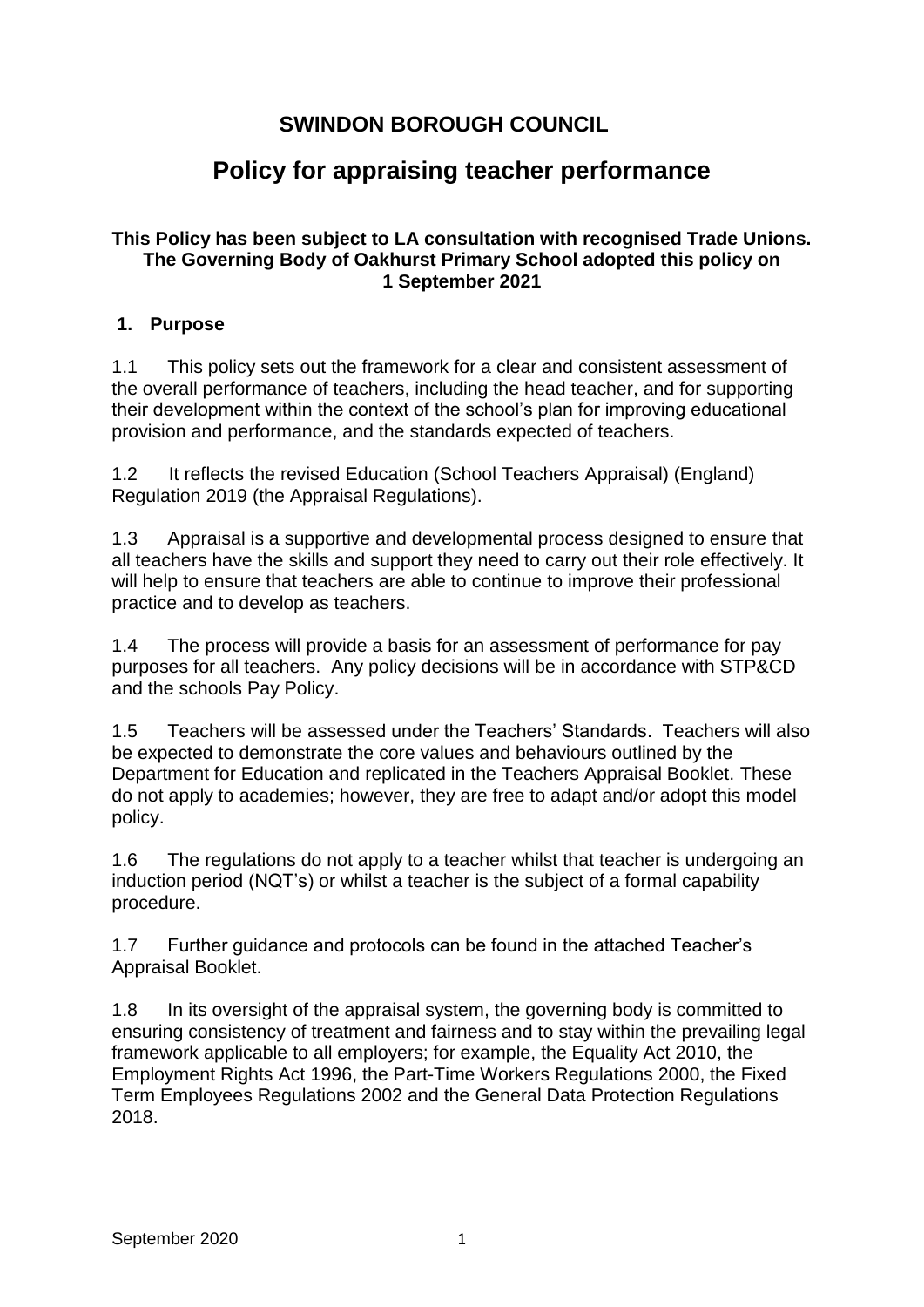### **2. The appraisal period**

2.1 The appraisal period will run for twelve months from 1 September to 31 August. It must be completed by 31 October for teachers and by 31 December for head teachers.

2.2 Teachers who are employed on a fixed term contract of less than one year will have their performance managed in accordance with the principles underpinning this policy and the length of the period will be determined by the duration of their contract**.** 

2.3 Where a teacher starts their employment at the school/academy part-way through a cycle, the head teacher or, in the case where the employee is the head teacher, the governing body shall determine the length of the first cycle for that teacher, with a view to bringing his/her cycle into line with the cycle for other teachers as soon as possible.

2.4 For the purpose of any pay awards the headteacher will consider any outcomes of the appraisal process during Term 1 in order to make recommendations to the Governors (on or around 21<sup>st</sup> October). Any pay decisions will be backdated to 1 September.

### **3. Appointing appraisers**

3.1 The head teacher will be appraised by the Governing Body, supported by a suitably skilled and/or experienced external adviser who has been appointed by the Governing Body for that purpose.

3.2 In this school the task of appraising the head teacher, including the setting of objectives, will be delegated to a sub-group consisting of three members of the Governing Body

3.3 The choice of appraiser is for the head teacher. Where teachers have an objection to the head teacher's choice, their concerns will be carefully considered and, where possible, an alternative appraiser will be offered. All appraisers appointed by the head teacher will be qualified teachers and will have current or recent teaching experience

### **4. Moderating the Appraisal Process and pay decisions**

4.1 Through the Headteacher the Governors sub-group will be responsible for ensuring the consistency and fairness of the appraisal process and outcomes as implemented within the school.

4.2 This will be achieved through:

• Consistency of performance objectives. The Governors will reserve the right to see an anonymous selection of objectives to see that they meet the Schools development plan and are sufficiently realistic and challenging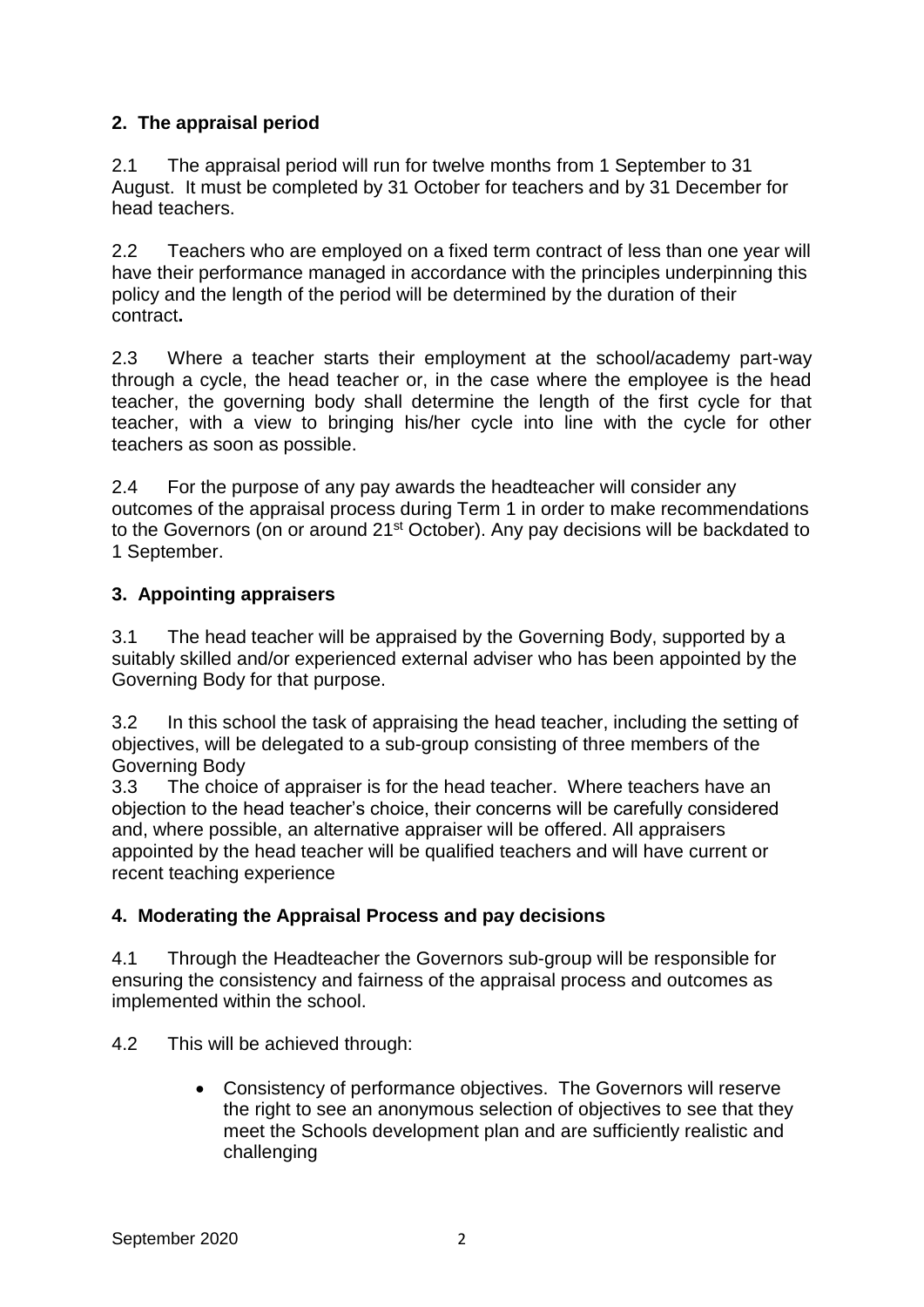- A requirement that all appraisers are experienced and fully trained in the process. Appraisers will be provided with opportunities for discussion, mentoring and coaching
- Assessment protocols according to school policy. See paragraph 10.4 Governors will review some of the records of appraisal to ensure consistency.
- An annual review of performance outcomes ensuring that decisions comply with the Schools' Equalities policy

4.3 The Governors Panel will consider any pay recommendations made by the Headteacher and will ensure that recommendations are fair and reasonable and reflect the performance of the school.

### **5. Confidentiality**

5.1 The management of appraisal information is subject to the requirements of the GDPR Regulations 2018. The information will be confidential and only shared with relevant individuals for the purpose of managing performance, training and professional development, pay and capability/disciplinary matters.

### **6. Performance Assessment and Setting objectives**

6.1 Performance assessment will include:

- The achievement of objectives
- An assessment against the teacher professional standards
- An assessment of impact on pupil progress

6.2 The professional standards will reflect the minimum standard of competency, conduct and attributes of a teacher within this school. Whilst these reflect most importantly teaching and learning they should also include the teacher's contribution to the wider school and where appropriate to a teacher's experience and skills and responsibility to leadership and management.

### **7.0 Objectives**

7.1 The setting and agreement of objectives is fundamentally important to the effective operation of a performance management system that aims to link individual performance to pay progression.

7.2 The head teacher's objectives will be set by the Governing Body after consultation with the external adviser and reference to the National Standards of Excellence for Headteachers (2015). These can be found at

www.gov.uk/go*[vernment/uploads/system/uploads/attachment\\_data/file/396247/Natio](http://www.gov.uk/government/uploads/system/uploads/attachment_data/file/396247/National_Standards_of_Excellence_for_Headteachers.pdf) [nal\\_Standards\\_of\\_Excellence\\_for\\_Headteachers.pdf](http://www.gov.uk/government/uploads/system/uploads/attachment_data/file/396247/National_Standards_of_Excellence_for_Headteachers.pdf)*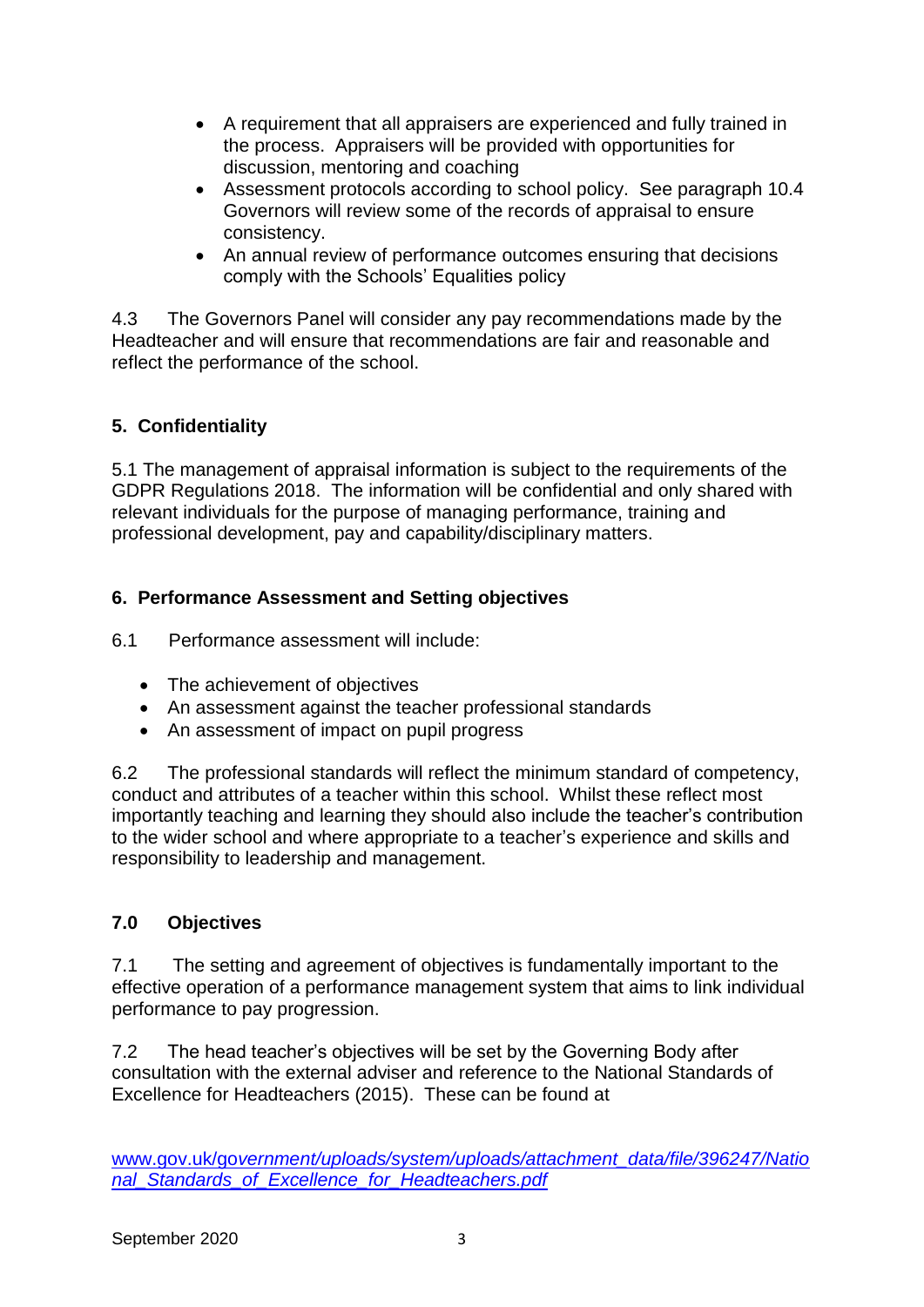7.3 A maximum of three objectives for each teacher will be set before or as soon as practicable after the start of each appraisal period. The objectives set for each teacher, will be

Challenging, Specific, Measurable, Achievable, Realistic and Time-bound

and will be appropriate to the teacher's role and level of experience. In order for them to be appropriately challenged year on year as the teacher's experience develops it is expected that objectives will become gradually more demanding. The appraiser and teacher will seek to agree the objectives but, if that is not possible, the appraiser will determine the objectives. Objectives may be revised if circumstances change but always in consultation with the teacher.

7.4 The objectives set for each teacher will, if achieved, contribute to the school's plans for improving the school's educational provision and performance and improving the education of pupils at that school, including the impact on pupil progress and wider outcomes for pupils and the contribution to improvements in other areas such as pupil behaviour, lesson planning, and the wider contribution to the work of the school. Objectives will reflect both the teacher's individual professional needs and the school's needs and requirements as set out in the school development plan. See the Teacher's Appraisal Booklet, The Planning and Review Meeting.

### **8.0 Professional Standards**

8.1 The performance of all teachers will be assessed against the relevant professional standards including the new Teacher Standards that came into effect in September 2012 (see the Teachers' Appraisal Booklet) and the National Standards of Excellence for Headteachers (2015). Before or as soon as practicable after the start of each appraisal period, each teacher will be informed of the standards against which that teacher's performance in that appraisal period will be assessed.

8.2 The assessment of the teacher's performance will consider the experience of the teacher and objectives set should reflect where the teacher is in their career.

8.3 Performance will be assessed as to whether the standards have been met and which have been exceeded.

8.4 The Teacher standards provide a minimum standard expected of all teachers.

In addition, teachers in their early years of teaching the school would expect evidence of: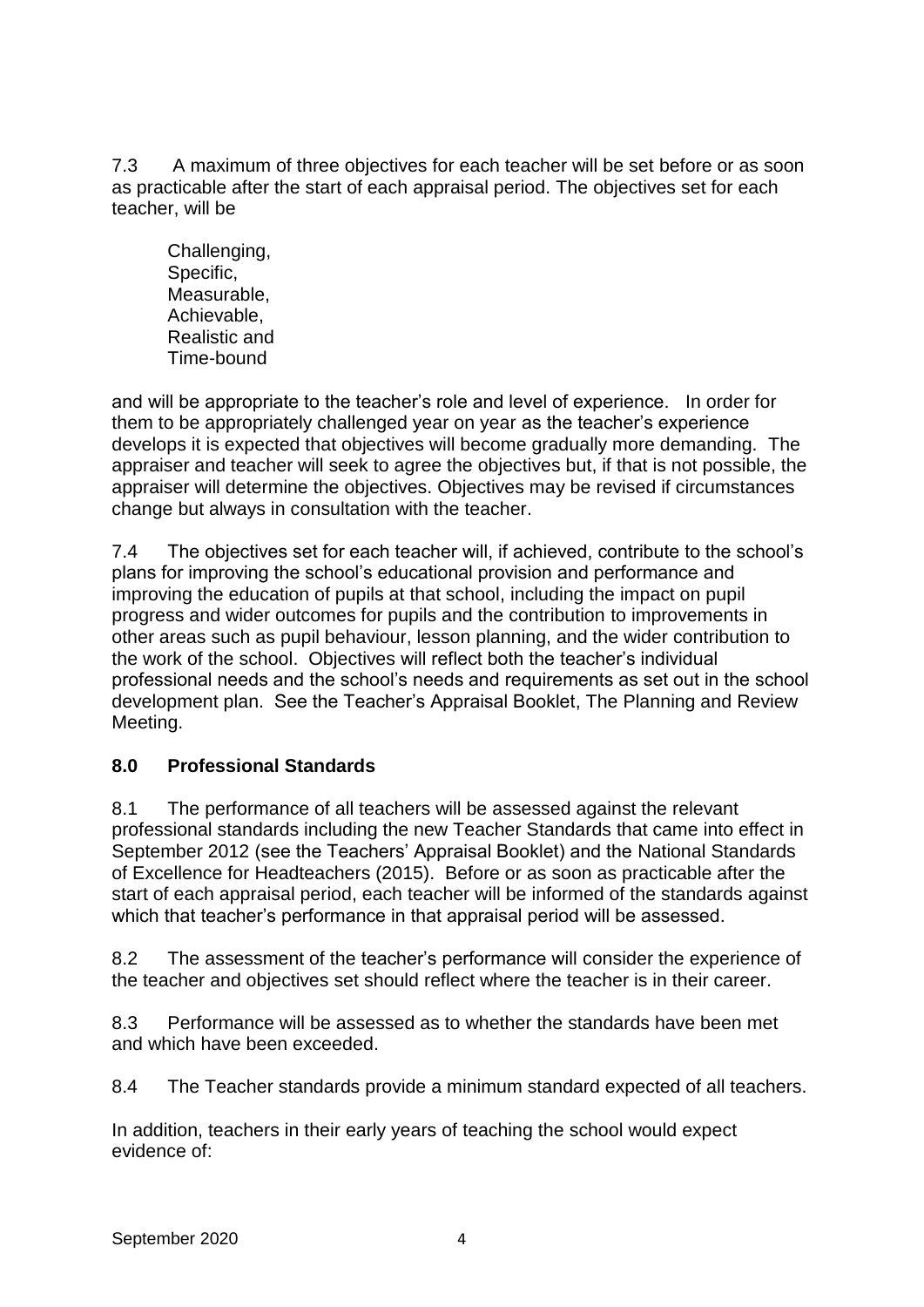- An increasing use of teaching methods and strategies, including technology
- Use of different strategies with students of varying ability
- Increasingly seeking out good practice to raise student achievement and to meet challenging targets
- Use of behaviour management strategies in the classroom and around school
- Support and contribute to events and activities which enhance the wider school ethos and contribute to whole team/school goals

For more experienced teachers:

- Consistently set goals that stretch and challenge all pupils
- Demonstrate the use of a range of teaching, learning and behaviour management strategies
- Have up to date knowledge and understanding in subject /curriculum area
- Demonstrate ability to plan for progression across the age and ability that they teach
- Use of critical and reflective self-evaluation to improve their teaching and professional effectiveness
- Manage the learning of individuals, groups and classes effectively modifying appropriately to suit the stage of the lesson and needs of the learners.
- Promote collaboration and work as a team member

8.5 In the case of post Threshold and those on the leadership group, objectives, if met, will be of a substantial and sustained high quality and that they have grown professionally by developing their teaching and leadership expertise, as appropriate.

#### **9. The Appraisal Process**

9.1 Preparation:

- Preparation will be in accordance with the Teacher Appraisal Booklet.
- There will be some element of self review/reflection on the previous year and to think about possible objectives for the year to come
- The appraiser will discuss any supporting information put forward by the teacher and in particular any evidence related to measurable outcomes, although this must be kept to a minimum.

#### 9.2 The Appraisal Meeting:

- Each teacher's performance will be formally assessed in respect of each appraisal period. In assessing the performance of the headteacher, the governing body must consult the external adviser.
- Progress towards objectives and performance will be monitored during the appraisal cycle through observation and other monitoring.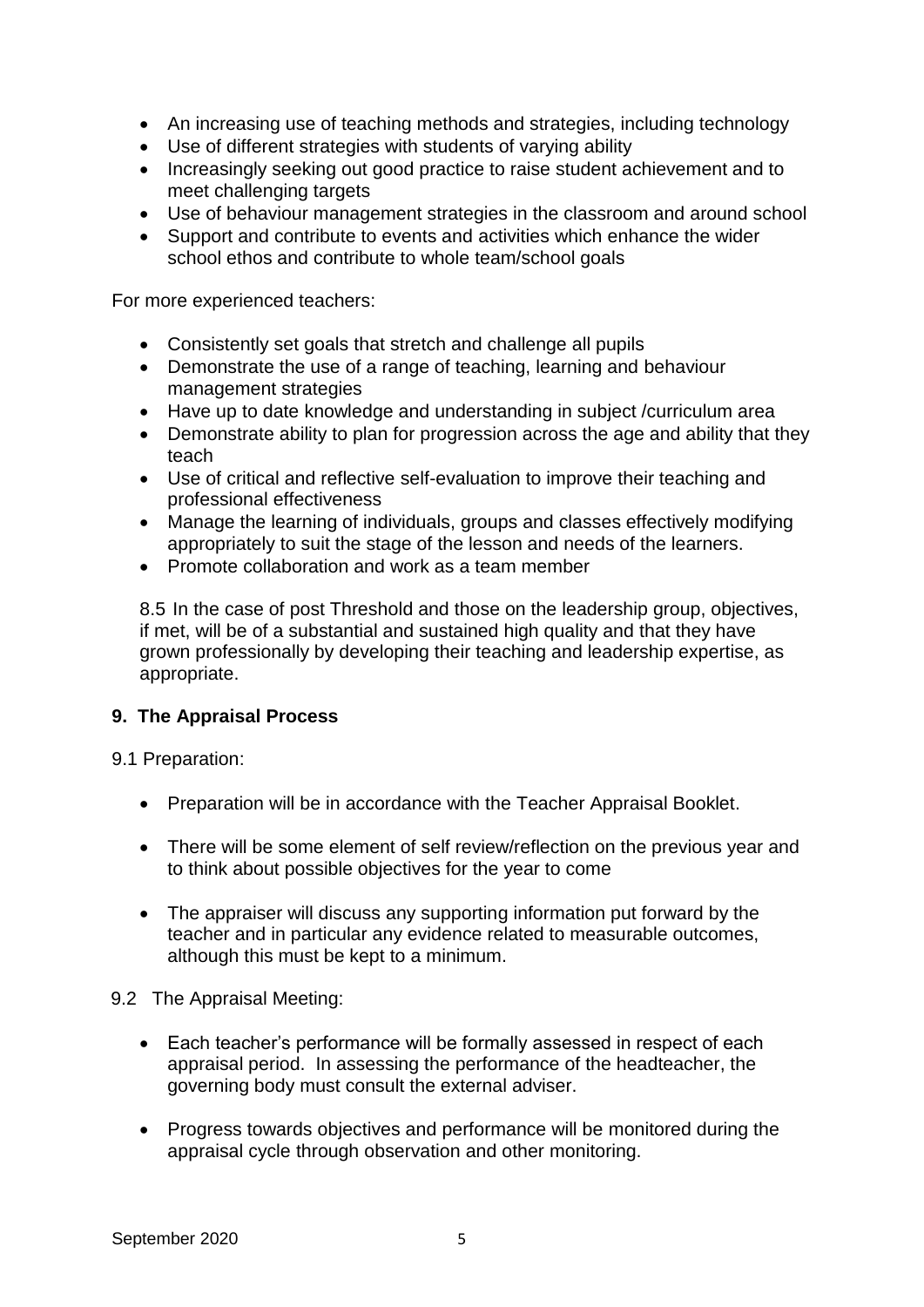- Discussions will cover the following points:
	- $\triangleright$  Review and discuss the teacher's responsibilities and objectives set previously
	- $\triangleright$  Recognise strengths and achievements
	- $\triangleright$  Review actions agreed during the appraisal cycle
	- ➢ Consider whether objectives have been met or exceeded
	- $\triangleright$  Consider the extent to which the Teacher Standards have been evident within the teacher's performance during the previous year
	- $\triangleright$  Review assessment data during the appraisal cycle
	- $\triangleright$  Identify areas for development and how these will be achieved
	- ➢ Identify professional development needs
	- $\triangleright$  Agree new objectives for the next year
- Appraisers will consider evidence of student achievement, team contribution and classroom observation (See section 10 below).
- The teacher will receive as soon as practicable following the end of each appraisal period, a written appraisal report. The appraisal report will cover:
	- $\triangleright$  Details of the teacher's objectives for the appraisal period in question
	- ➢ An assessment of the teacher's performance of their role and responsibilities against their objectives and the relevant standards
	- $\triangleright$  An assessment of the teacher's training and development needs and identification of any action that should be taken to address them
	- $\triangleright$  Recommendations on pay progression
- The teacher will have the opportunity to make written comments that can be attached to the report.

#### **10. Evidence to support performance outcomes**

10.1 As part of the overall process, it will be important for all members of staff who are subject to the school's appraisal policy to be clear about the evidence that will be required by their appraiser to enable the appraiser to assess their performance and make a substantiated and evidence-based pay recommendation to the 'decision maker'

10.2 During the appraisal process the teacher should draw the attention of the appraiser to relevant information, related to measurable outcomes. Supporting information should be kept to a minimum however the appraiser does have the right to call for supporting information if required.

10.3 Reference to information relating to pupil achievement is a requirement.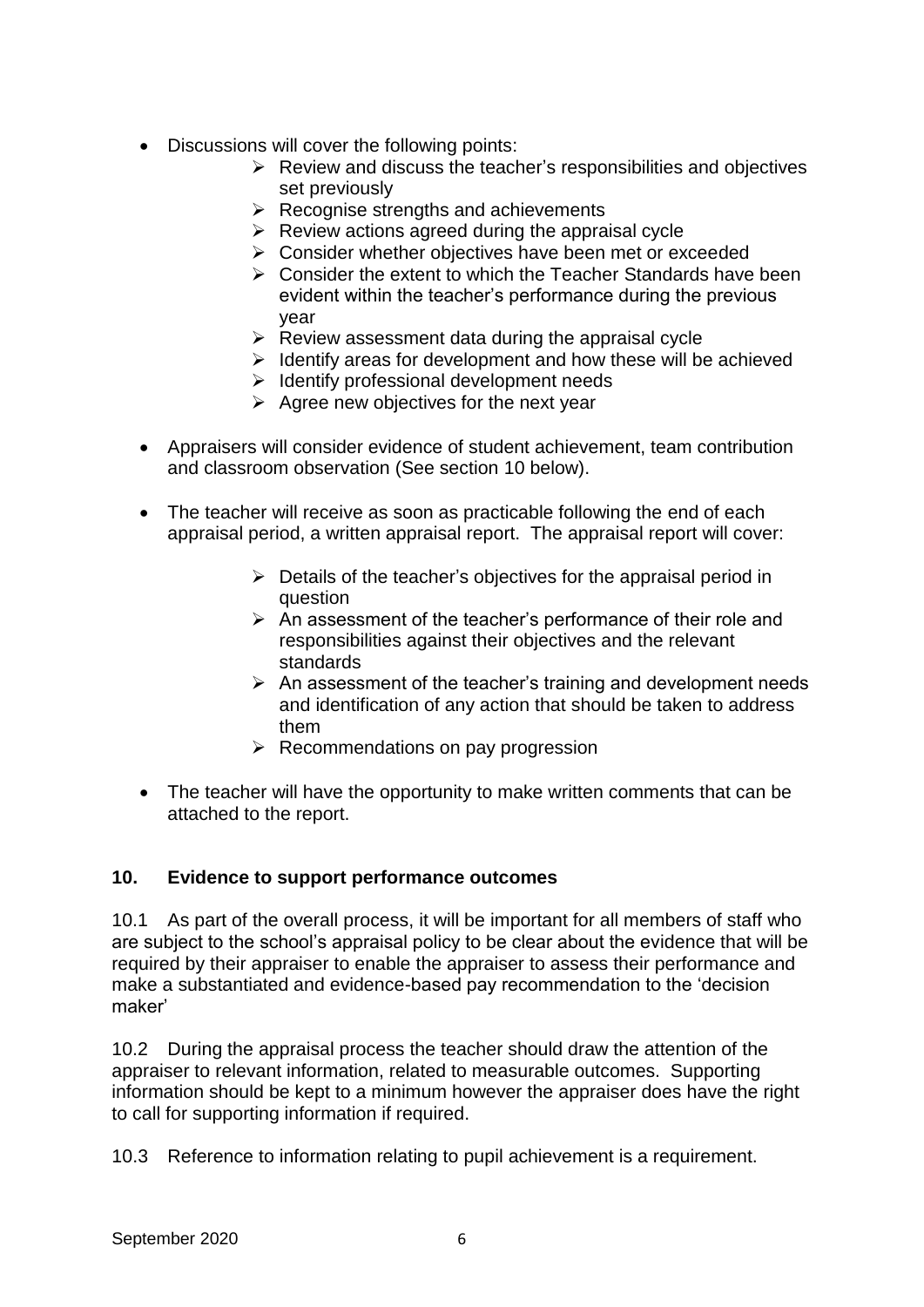10.4 Monitoring of classroom practice and other responsibilities is important both as a way of assessing teachers' performance in order to identify any strengths and areas for development they may have and of gaining useful information which can inform school improvement more generally. Assessment will be evidenced through observation, discussions with pupils (including alongside their work), scrutiny of pupil progress, including learning in books.

10.5 Teachers' performance will be observed on an appropriate and reasonable number of occasions and will, as far as possible, be agreed by the appraiser with the appraisee based on the individual circumstances of the teacher and the overall needs of the school. The number and duration of appraisal observations will be in accordance with the school/academy's observation protocol, which includes provision for exceptional circumstances where concerns have been raised about a teacher's performance, or where the teacher requests additional observation visits.

10.6 Head teachers or other leaders with responsibility for learning and teaching standards may "drop in" or undertake other assessments to evidence that the teacher demonstrates a triangulated approach to pupil learning and progression. The length and frequency of "drop in" or other monitoring events and the notice to be given, will vary depending on specific circumstances but will be in accordance with the school's assessment protocols.

10.7 For the purpose of professional development, feedback on teaching, learning and assessment should be developmental, not simply a judgement using Ofsted grades.

10.8 This school will use the findings of observations, including appraisal observations, for other management requirements (for example subject area reviews), thereby seeking to minimize the total number of occasions on which teachers are observed.

10.9 Teachers (including the head teacher) whose posts have responsibilities outside the classroom should also expect to have their performance of those responsibilities observed and assessed.

10.10 As part of their overall inspection framework, Ofsted wishes to see evidence in schools that the appraisal procedure is used effectively and enables school improvement; if appraisal evidence is not available, this is likely to impact negatively on the Ofsted Inspection Grade for Leadership and Management. In addition, Ofsted will check the effectiveness of professional development provided by leaders and how well leaders engage with staff and take account of workload pressures, including during the appraisal process. It is therefore prudent for schools to generate and retain as much reasonable 'appraisal system' evidence as practicably possible. The Appraisal Booklet contains a suggested template form on which to record evidence.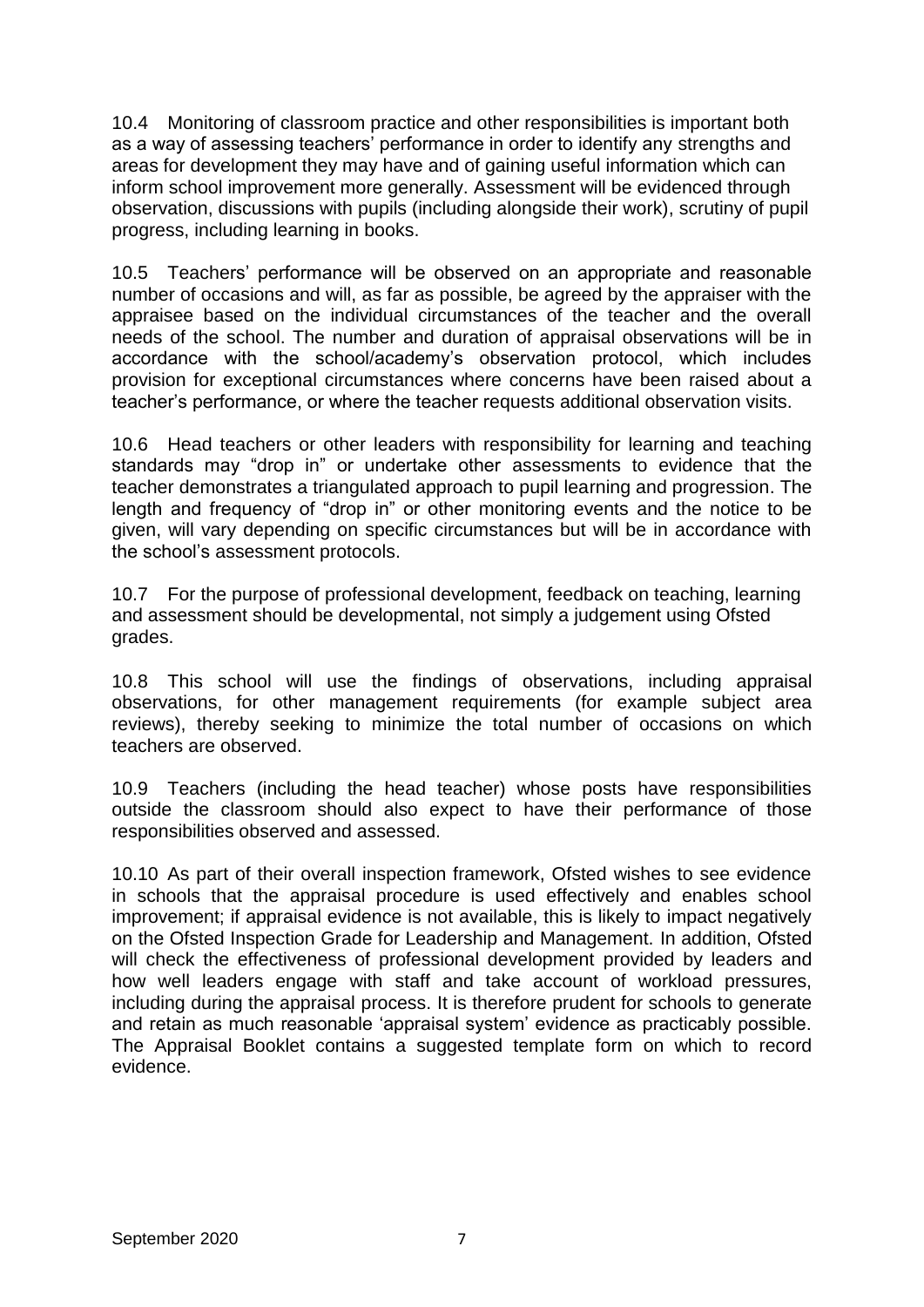### **11. Feedback**

11.1 Teachers will receive constructive feedback on their performance throughout the year and as soon as practicable after monitoring has taken place or other evidence has come to light. Feedback will highlight particular areas of strength as well as any areas that need attention.

11.2 A written appraisal report must be provided at the conclusion of the appraisal process – by 31st October for teachers and support staff and by 31 December for head teachers; the report must record the overall performance assessment and pay recommendation. You will also receive a statement of your objectives for the coming year.

11.3 Good progress towards the achievement of a challenging objective, even if the performance criteria have not been met in full, may be assessed favourably. If agreement cannot be reached, especially on the outcomes of an appraisal meeting, the teacher may appeal to the head teacher or the head teacher may appeal to the chair of the governing body, whose decisions will be final.

11.4 The overall assessment of performance and its subsequent performance rating for individual members of staff will be subject to a process of moderation, arrangements for which will be put in place by the head teacher with the approval of the governing body.

11.5 The final version of the appraisal documentation will be placed on the employee's file and a copy of their CPD made available to the school's CPD Coordinator. The sharing of such information is governed by the data protection principles under the GDPR 2018.

### **12. Teachers Experiencing Difficulties**

12.1 When dealing with a teacher experiencing difficulties, the objective is to provide support and guidance through the appraisal process in such a way that the teacher's performance improves and the problem is, therefore, resolved.

12.2 Where it is apparent that a teacher's personal circumstances are leading to difficulties at school, support will be offered as soon as possible, without waiting for the formal annual assessment. If long-term sickness absence appears to have been triggered by the commencement of monitoring procedure, the case will be dealt with in accordance with the school's Well-Being policy.

12.3 Any meetings held to discuss performance will be recorded and a copy given to the individual.

12.4 If at any point in the cycle, evidence emerges that an employee's performance has fallen below the minimum standards expected of them, the appraiser/headteacher will arrange a meeting to discuss the following:

- Explain the nature and seriousness of the concerns
- Detail any previous discussions/support
- Give the employee the opportunity to comment and discuss concerns
- Set targets for future performance within an agreed timescale (usually min 4 weeks) (in addition to appraisal objectives)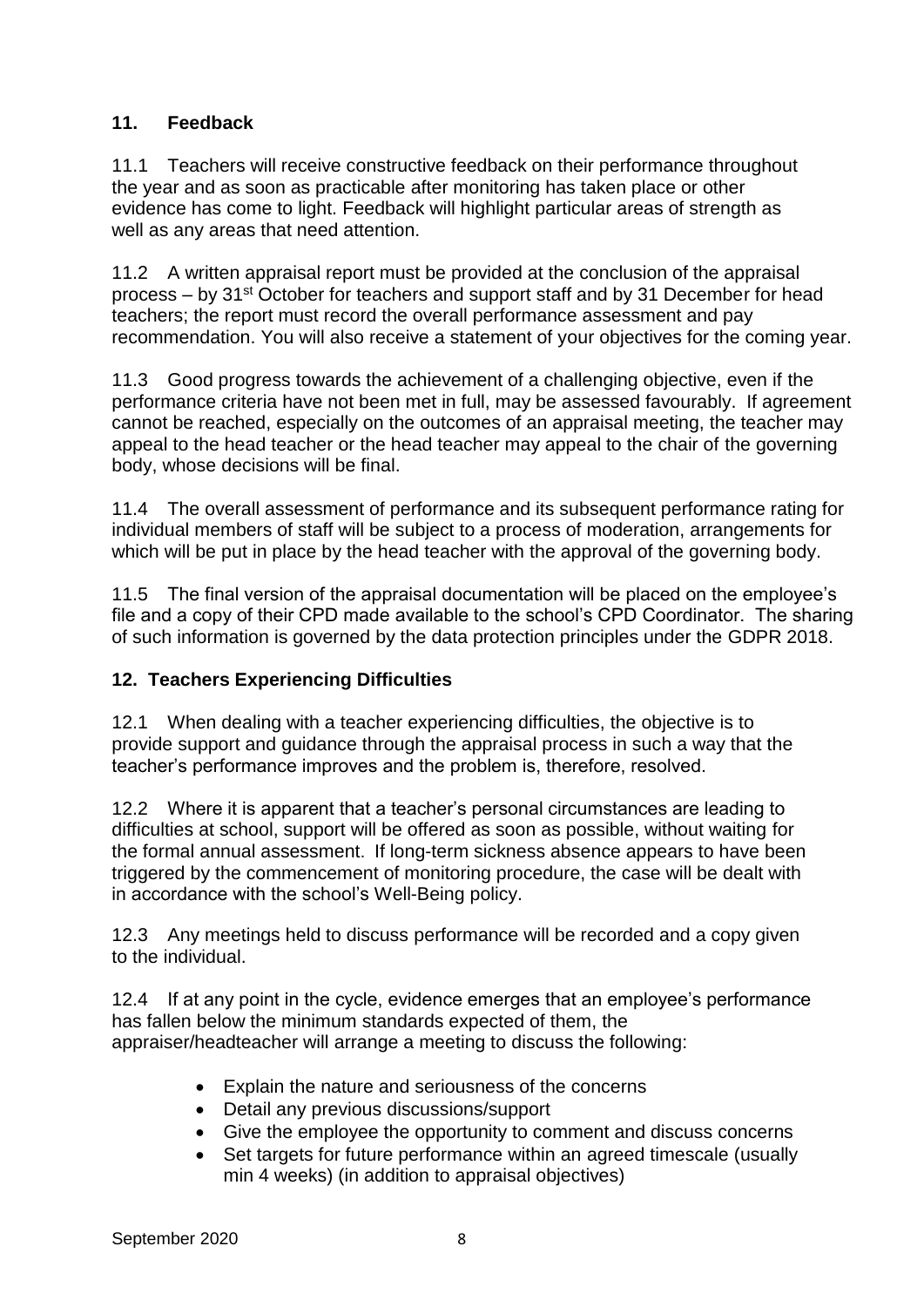- Agree any further support (e.g. coaching, mentoring etc)
- Make it clear how progress will be monitored/reviewed
- Explaining the consequences and process if no, or insufficient improvement is made including decision on pay

Regular contact will be maintained throughout the period

12.5 At the end of the agreed timescale a review meeting will be held to discuss progress. If sufficient progress is made such that the teacher is performing at a level that indicates there is no longer a possibility of capability procedures being invoked the teacher should be informed of this at a meeting with the appraiser or head teacher. Following this meeting the appraisal process will continue as normal. Please refer to the attached Appraisal flowchart.

12.6 In certain circumstances the appraiser and appraise may agree to extend the period of support.

12.7 Where performance concerns are particularly serious and/or where there has been insufficient improvement following any monitoring period, the appraisal process will be suspended and the teacher will be invited to a Transition Meeting to determine whether formal capability proceedings need to be commenced or the appraisal process remains in place. The teacher may be accompanied by a trade union representative or colleague. If the decision is made to commence formal capability proceedings the Capability Procedure will apply.

### **13. Pay progression linked to performance**

13.1 The governing body must consider annually whether or not to increase the salary of teachers who have completed a year of employment since the previous annual pay determination and, if so, to what salary within the relevant pay ranges. All pay recommendations should be clearly attributable to the performance of an employee.

13.2 The relevant body must decide how pay progression will be determined, subject to the following:

- a. The decision, whether or not to award pay progression, must be related to a teacher's performance.
- b. A pay recommendation must be made in writing as part of a teacher's annual appraisal report.
- c. The relevant body must determine through what process the teacher's performance will be assessed and a pay recommendation made for the purposes of making its decision on pay.
- d. Continued good performance, as defined by an individual school's pay policy, should give a classroom or an unqualified teacher an expectation of progression to the top of their respective pay ranges.
- e. A decision may be made not to award pay progression, whether or not the teacher is subject to capability proceedings.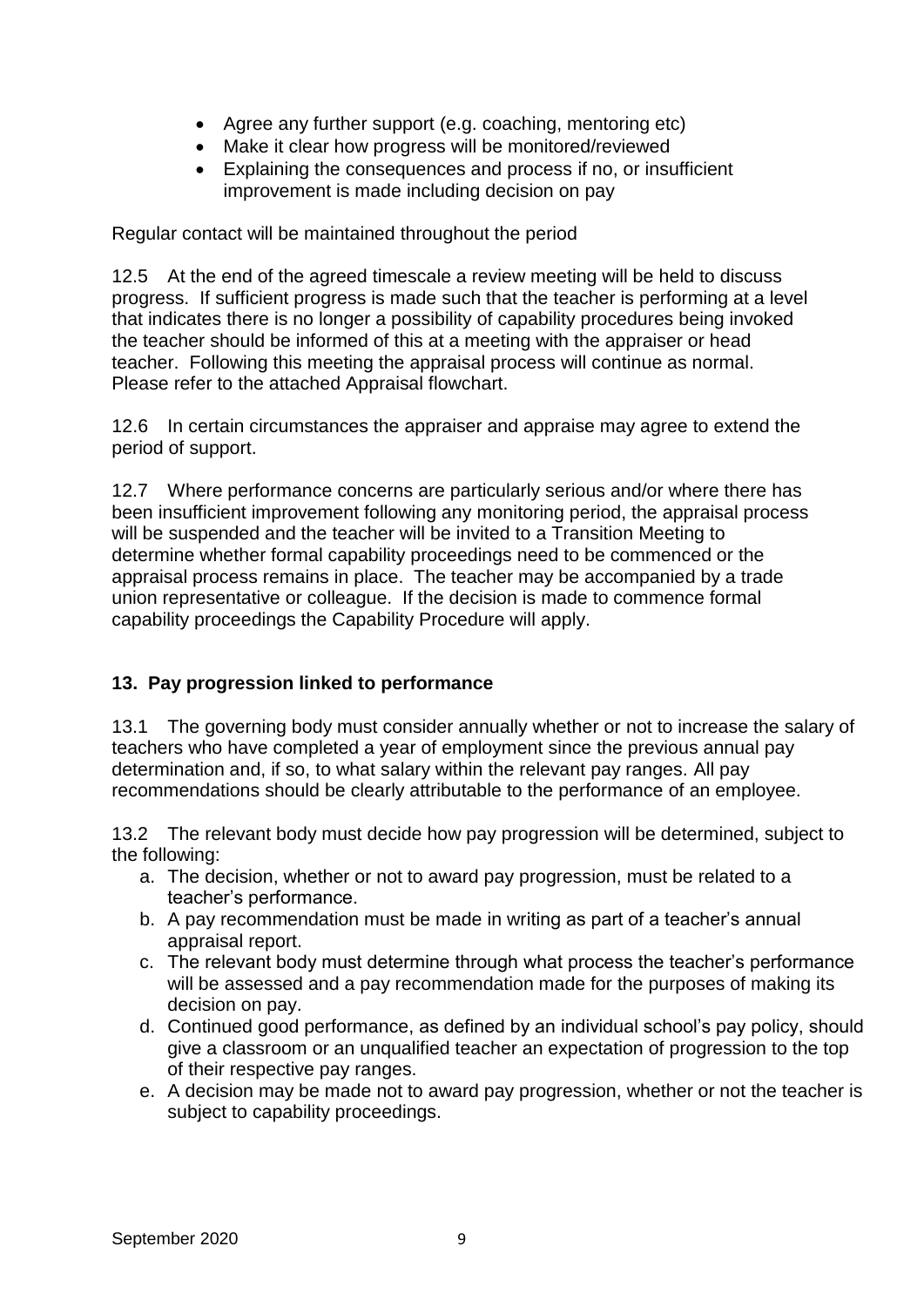13.3 The relevant body must set out clearly in the school's pay policy how pay progression will be determined. The head teacher will be responsible for ensuring that appropriate arrangements are put in place to support the links between performance and pay and that rates of pay progression are affordable and comply with prevailing legislation (e.g. Equal Pay).

13.4 Where teachers are eligible for pay progression, the recommendation made by the appraiser will be based on an assessment of performance against agreed performance objectives. The decision made by the relevant decision-making body will be based on the statutory criteria and guidance set out in the STPCD and the relevant teacher standards.

13.5 To move up the main pay range, one point at a time, teachers will need to have made good progress towards achieving their objectives and have demonstrated that they are competent in all elements of the Teachers' Standards. Teaching, learning and assessment should be 'good', as defined by Ofsted.

13.6 If the overall appraisal evidence shows that a teacher has demonstrated exceptional performance overall, the governing body will consider awarding enhanced pay progression, up to a maximum of two progression points. Teaching, learning and assessment should be 'outstanding', as defined by Ofsted.

13.7 The head teacher will consult with staff and union representatives on the establishment of appraisal and pay policies and will ensure that appraisers have the knowledge and skills to apply procedures fairly.

13.8 Teachers will work with their appraisers to ensure that there is sufficient evidence to support pay recommendations. Teachers will also keep records of objectives and review them throughout the appraisal period.

13.9 Any qualified teacher can apply to be paid on the Upper Pay Range. All applications should include the results of appraisals; where such information is not available, a written statement and summary of evidence that sets out how the applicant has met the assessment criteria will be sufficient. To be assessed successfully, a teacher will be required to meet the criteria set out in the School Teachers' Pay and Conditions Document (STPCD):

- The teacher is 'highly competent' in all the elements of the Teachers' Standards;
- The teacher's achievements and contribution to the school is 'substantial' and 'sustained'.

### *Highly competent*

The teacher's performance is assessed as having excellent depth and breadth of knowledge, skills and understanding of the Teachers' Standards in the particular role they are fulfilling and the context in which they are working.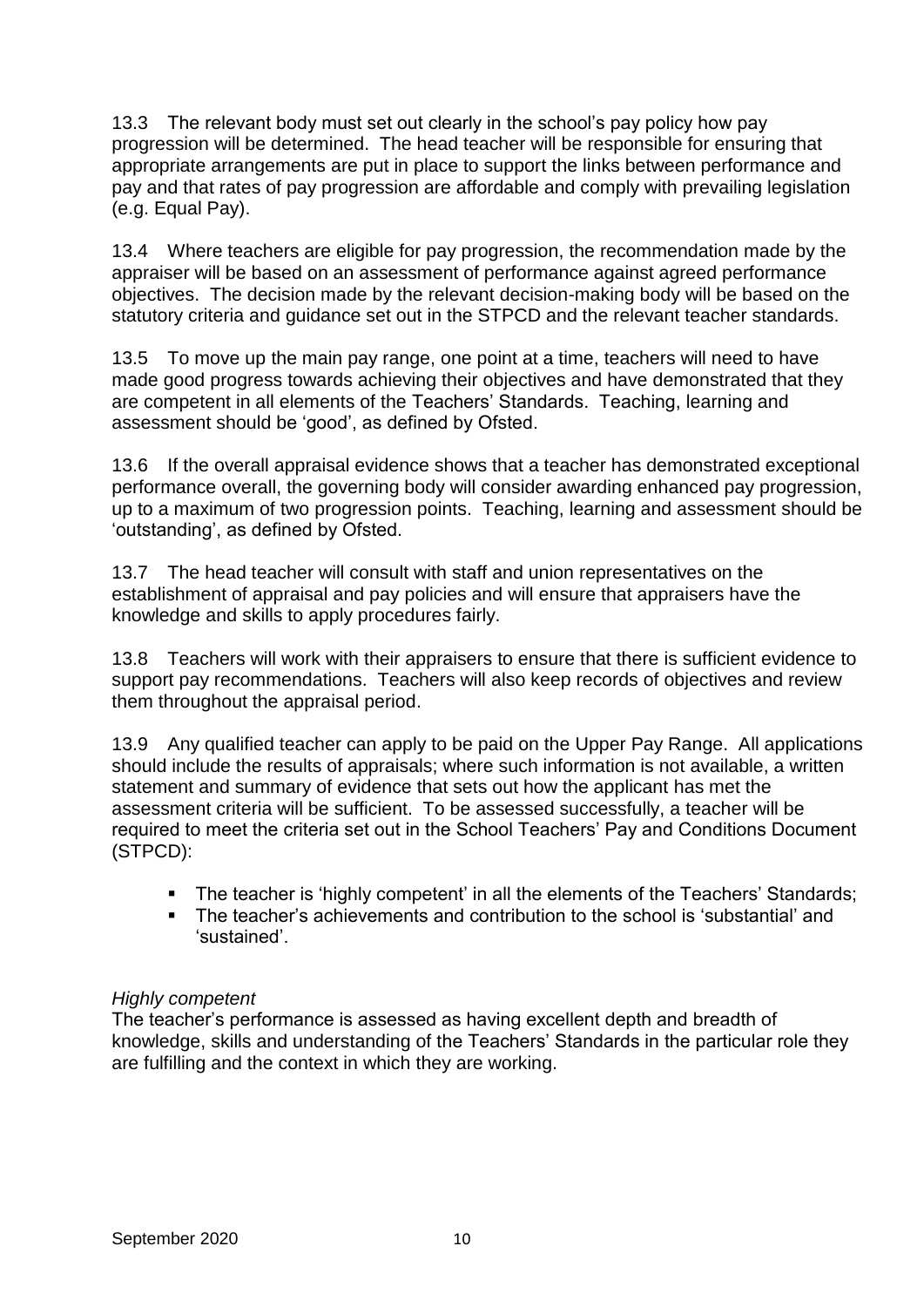#### *Substantial*

The teacher's achievements and contribution to the school are significant, not just in raising standards of teaching and learning in their own classroom but also in making a significant wider contribution to school improvement which impacts on pupil progress and the effectiveness of staff and colleagues.

#### *Sustained*

The teacher must have had two consecutive successful appraisal reports and have made good progress towards their objectives; they will have been expected to have shown that their teaching expertise has grown over the relevant period and is consistently good to outstanding. Teachers who have been absent through sickness, disability or maternity may cite written evidence over a 3-year period before the date of the application.

#### 14. Appeals

If a teacher is unhappy with any aspect of the appraisal process they should raise it initially with the Headteacher who will try to reach agreement informally. If the matter is not resolved to the Teacher's satisfaction they should raise their grievance through the Appeal Procedure set out in the Schools Pay Policy if their complaint is in relation to pay progression or through the Schools Grievance Procedure for all other complaints.